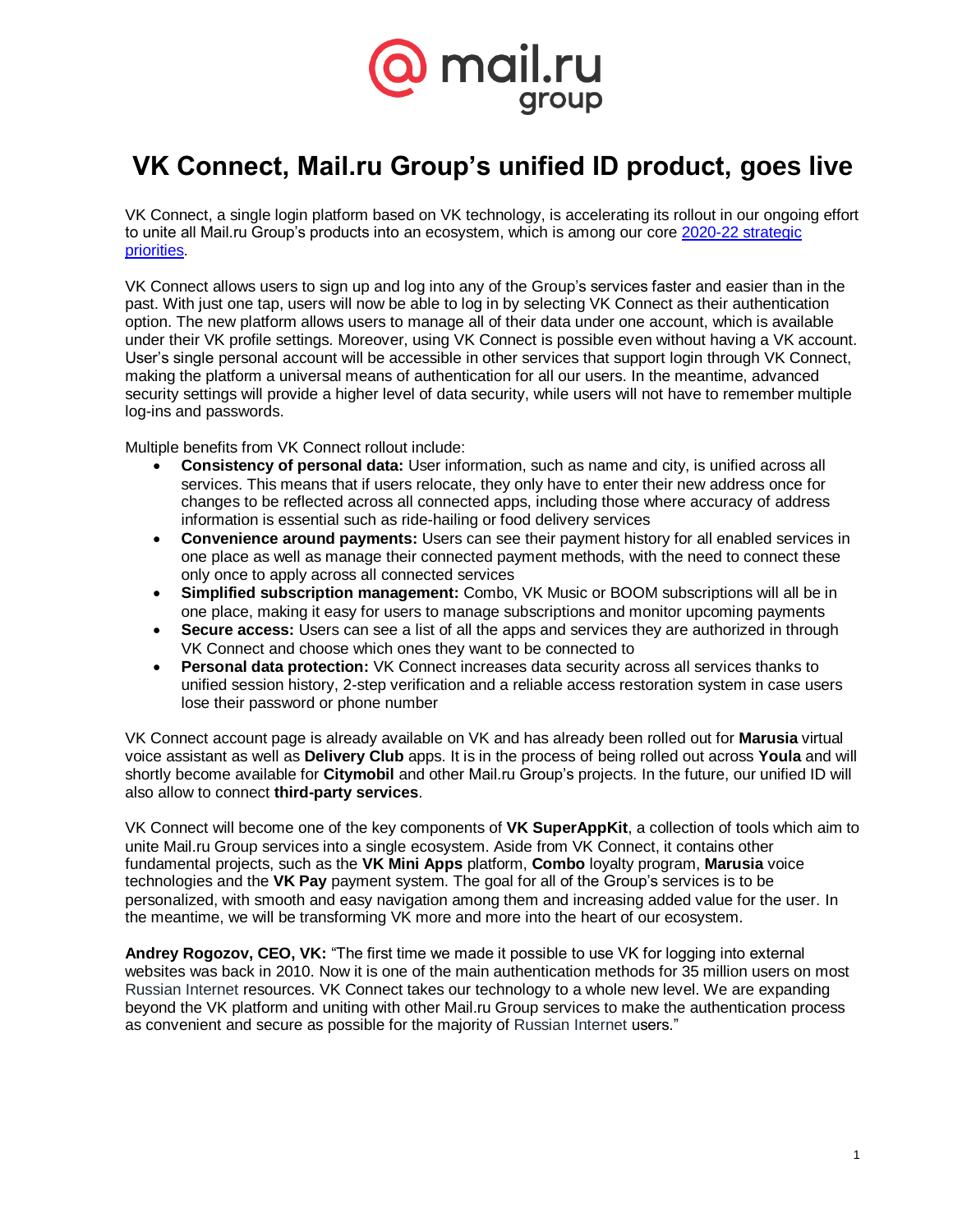# mail.ru group





### **For further information please contact:**

Investors Tatiana Volochkovich Phone: +7 495 725 6357 extension: 3434 Mobile: +7 905 594 6604 E-mail: t.volochkovich@corp.mail.ru

#### Press: Sergei Luchin Mobile: +7 (925) 347-83-81 E-mail: [s.luchin@corp.mail.ru](mailto:s.luchin@corp.mail.ru)

### **About Mail.ru Group:**

Mail.ru Group (MAIL, listed since November 5, 2010) is the largest internet business in Russia in terms of total daily audience (Mediascope WEB-Index Desktop&Mobile, Russia 0+, population aged 12+, March 2020).

Mail.ru Group is developing the leading domestic internet communications and entertainment platform. The company owns Russia's two largest Russian language social networks, VKontakte (VK) and Odnoklassniki (OK), leading email service, one of Russia's largest internet portals (Mail.ru), and four instant messaging services. The company also holds the international gaming brand MY.GAMES, with a portfolio of hundreds of popular games for a range of platforms and over 540 million users worldwide. In 2019, Mail.ru Group Tech Lab was launched with a primary focus on technology and innovation development.